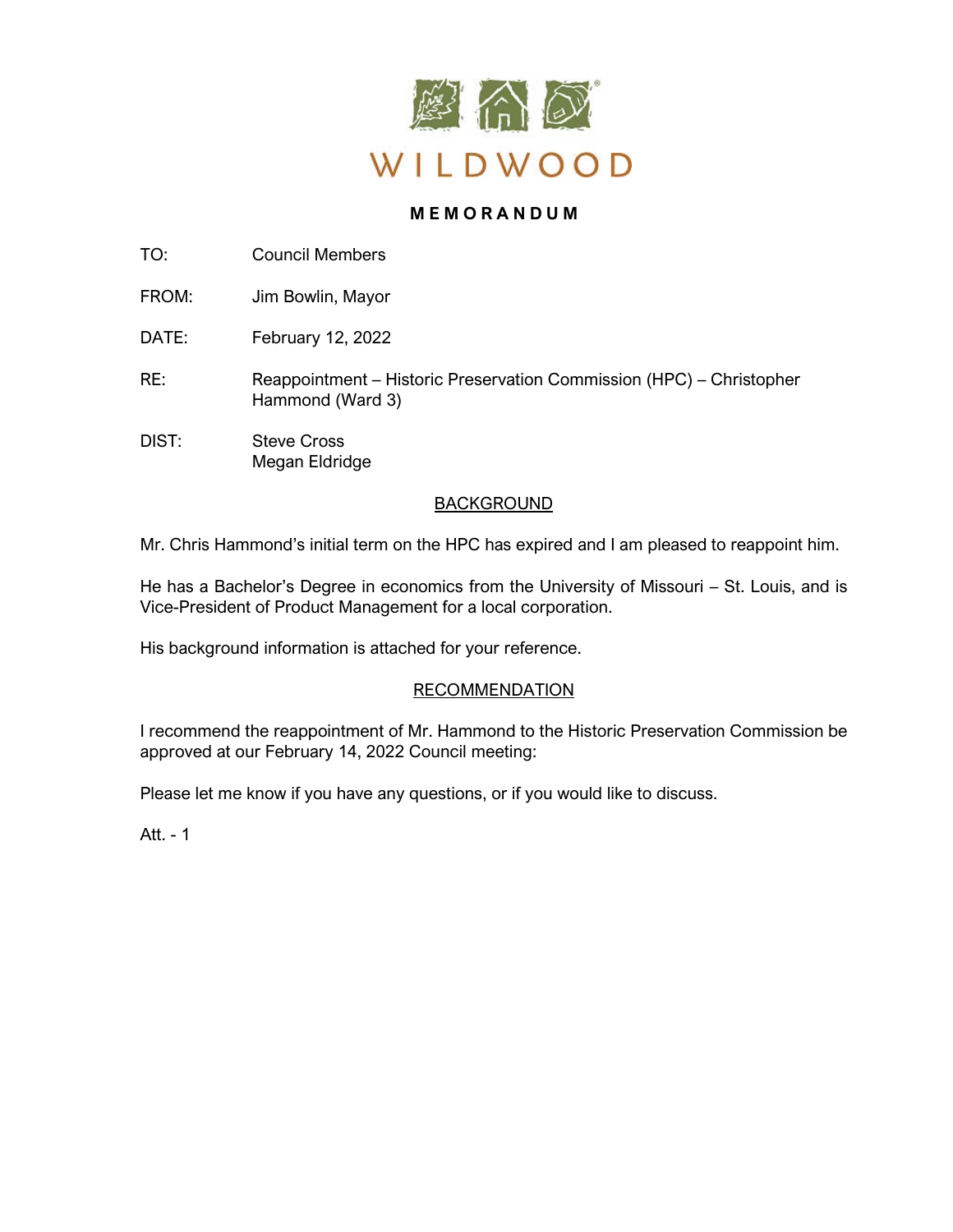## **Print**

## Apply to Serve on Boards and Commissions - Submission #18681

#### Date Submitted: 2/10/2022

## Note:

If you receive an error message after submitting the form, please contact the City Clerk's office at 636-405-2029 or via e-mail at megan@cityofwildwood.com.

## Name:\*

Christopher J Hammond

## Address:\*

18155 BENT RIDGE DR

## City, state, and zip code:\*

Wildwood

### Phone number:\*

6502608344

#### Email address:\*

wildwood@christoc.com

#### Ward:\*



### Occupation:\*

Software Engineer/Sales

#### Education:\*

**BS** - Economics

## Work phone number: